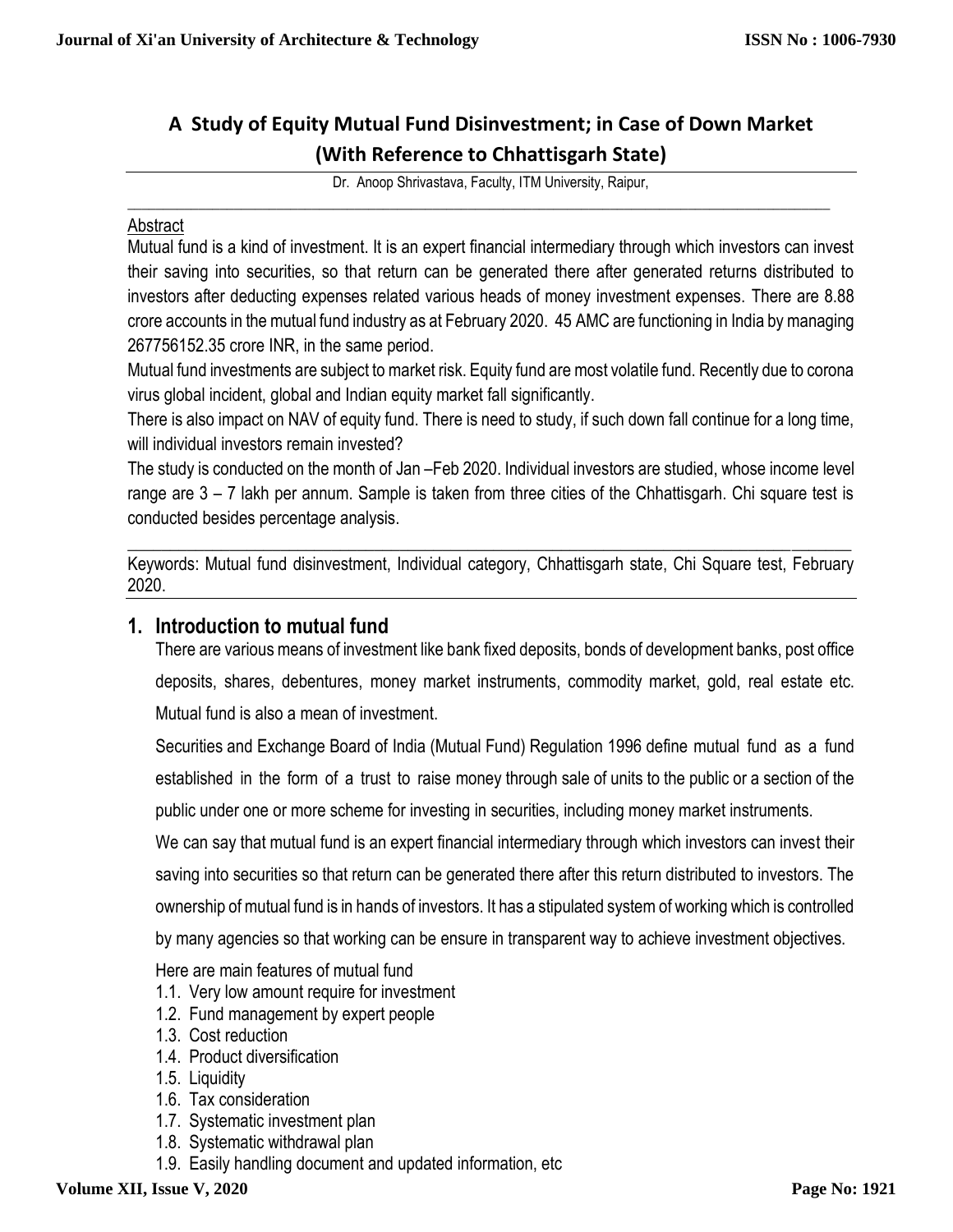# **2. Objective of the study**

"To know equity mutual fund investors' (individual-category), disinvestment opinion in case of declining equity market"

Other aspects of objectives

- 2.1. Income group of investors- 3 -10 Lakh per annum
- 2.2. Meaning of Disinvestment

2.2.1.Encashment of existing equity fund; lump sum or by installment

- 2.2.2.Conversion of present scheme into another non equity scheme; lump sum or by installment
- 2.3. Meaning of declining equity market

If BSE 30 index will down by minimum of 30% from the year's high and this situation continue for a month, minimum (an imaginary condition)

2.4. Meaning of equity fund

As per SEBI guideline equity mutual fund must have minimum 65% of investment in equity or equity related instruments

# **3. Usefulness of the study**

Trend of the disinvestment among various age groups of investors can be known, in Chhattisgarh. This trend can be generalized for mutual fund industry.

Such generalization has following uses

3.1 There is huge amount of mutual fund invested in mutual fund. This amount is known as average assets under management. Since the area of study is limited upto equity fund, the amount of AAUM in equity fund in the month of February 2020 is

| Scheme Type | Number of Scheme | AAUM in INR Crore |
|-------------|------------------|-------------------|
| Open Ended  | 330              | 795495.44         |
| Close Ended | 115              | 33705.14          |

Study related to such amount of AAUM, speaks itself importance.

- 3.2 Less than 10% Indian house hold invest in mutual fund. This study helps to understand equity mutual fund disinvestment pattern of individual investors; a component of household sector.
- 3.3 The size of middle income group who earn 3-10 Lakh per annum likely to increase 37% to 46% by the year 2025. AMCs may get benefit by this study as their target group of investors.
- 3.4 This study provides an input to AMCs for launching equity mutual fund.
- 3.5 Investors expect a sustainable amount of investment. This study provides an input to AMCs to support such thought, by bringing new product.
- 3.6 Individual investors share in AAUM is growing faster than that of industry share. This study will help for increasing individual investors' share, by understanding their disinvestment pattern in equity mutual fund.
- 3.7 This study helps for deeper penetration into saving of individual investors, who choose equity fund.
- 3.8 At present equity fund constitute 45% share of AAUM. Mutual fund industry targeted it to 50% of AAUM. This study helps to achieve this target.
- 3.9 Mutual fund industry focuses on B30 category cities. In this category 90% population lives in. This study helps to spread mutual fund business.
- 3.10 This study will help growth of mutual fund sector. That wills ultimately benefits for larger economy.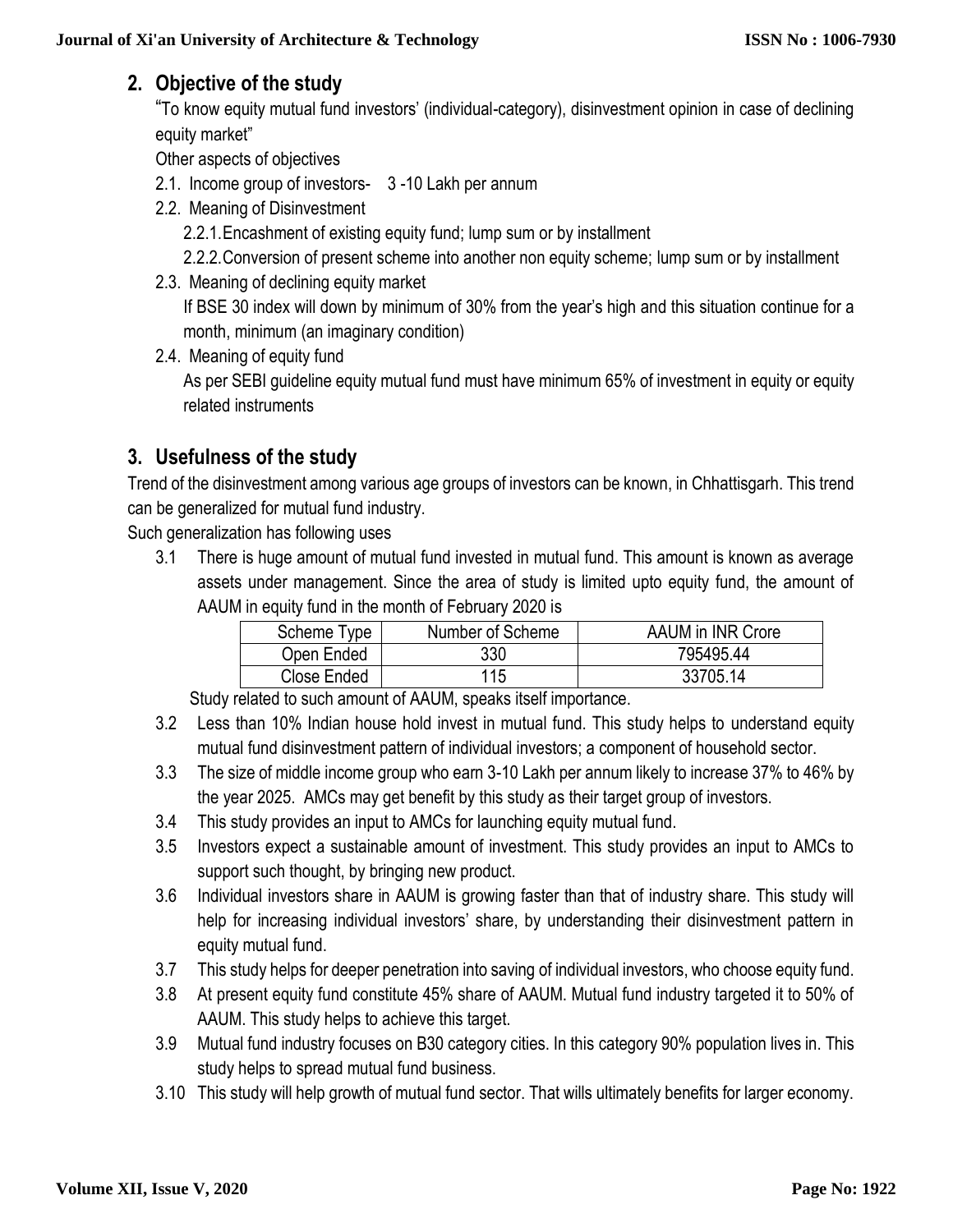## **4. Review of literature**

There is no study found for the future imaginative period. Mutual fund investors' disinvestment in this study is related to "no more risk". AMCs need different inputs to access wider area of individual investors. So reviews are

4.1. Soumyasaha and Munmun Day (2011) in their article "Analysis of Factors affecting investors perception of Mutual fund investment" published in The IUP journal of Management Research, April 2011 "Investment depends on how efficiently it has been able to meet the investor's expectation. MF industry in India has a large untapped market."

Investor expectations play role for remain invested or withdrawal of investment.

4.2. Singh J. and S. Chander. (2006) in their article "Investors' Preference for Investment in Mutual Funds: An Empirical Evidence." Published in The ICFAI Journal of Behavioral Finance,2006 "Interest rates on investments like public provident fund, national saving certificate, bank deposits, etc,, are falling, the question to be answered is: What Investment alternative should a small investor adopt?"

It means investors study comparative return. Decision on disinvestment also depends upon investors' calculation on return.

4.3 Maheswari P.(2015) "An analytical study of the composition of personal portfolio" has concluded in his research that investors in the age group of 20 – 30 years, do not prepare or estimate or have enough knowledge about total expenses and savings. They neither record what is invested nor assess for their emergencies. They do not know the amount of money to be saved. Proper planning is not done."

All Investors may are not rational. So at the time of declining market they may forget for to do what.

- 4.4 A Study of Investor's Perception Towards Mutual Fund Decision: An Indian Perspective, Rajesh Trivedi et.al, (2017) concluded that financial literacy will bring huge success in Industry. It also helps to make judgment in declining market.
- 4.5 As per BSE India, World Gold Council and Leading Bank FD rates, for the period ending 23/1/2018. Equity is one of the best performing assets class in long run. This study also helps to make judgment in declining market.

# **5. About Chhattisgarh State**-

Chhattisgarh is 10<sup>th</sup> largest state in India. It has 2.55 crore population with literacy rate of 64.66%. Net state values add (base year 2011-12) is in the last three years beginning from financial year 18-19 was 2429.69 INR, 196.52 INR and 1945.86 INR billion. Per Capita Net State Domestic Product was 71581 INR, 68321 INR, 63791 INR beginning from financial year 18-19. Gross State Domestic Product growth rate from 2011-12 to 2018-19 was 10.18% (CAGR) at current price. In the financial year 2018-19, Chhattisgarh contributed 130.61 billion INR towards asset under management that is on top 19th rank among State and UT list of country.

Population wise top 3 cities of Chhattisgarh are Raipur 4063872, Durg-Bhilai 343872 and Bilaspur 2663629.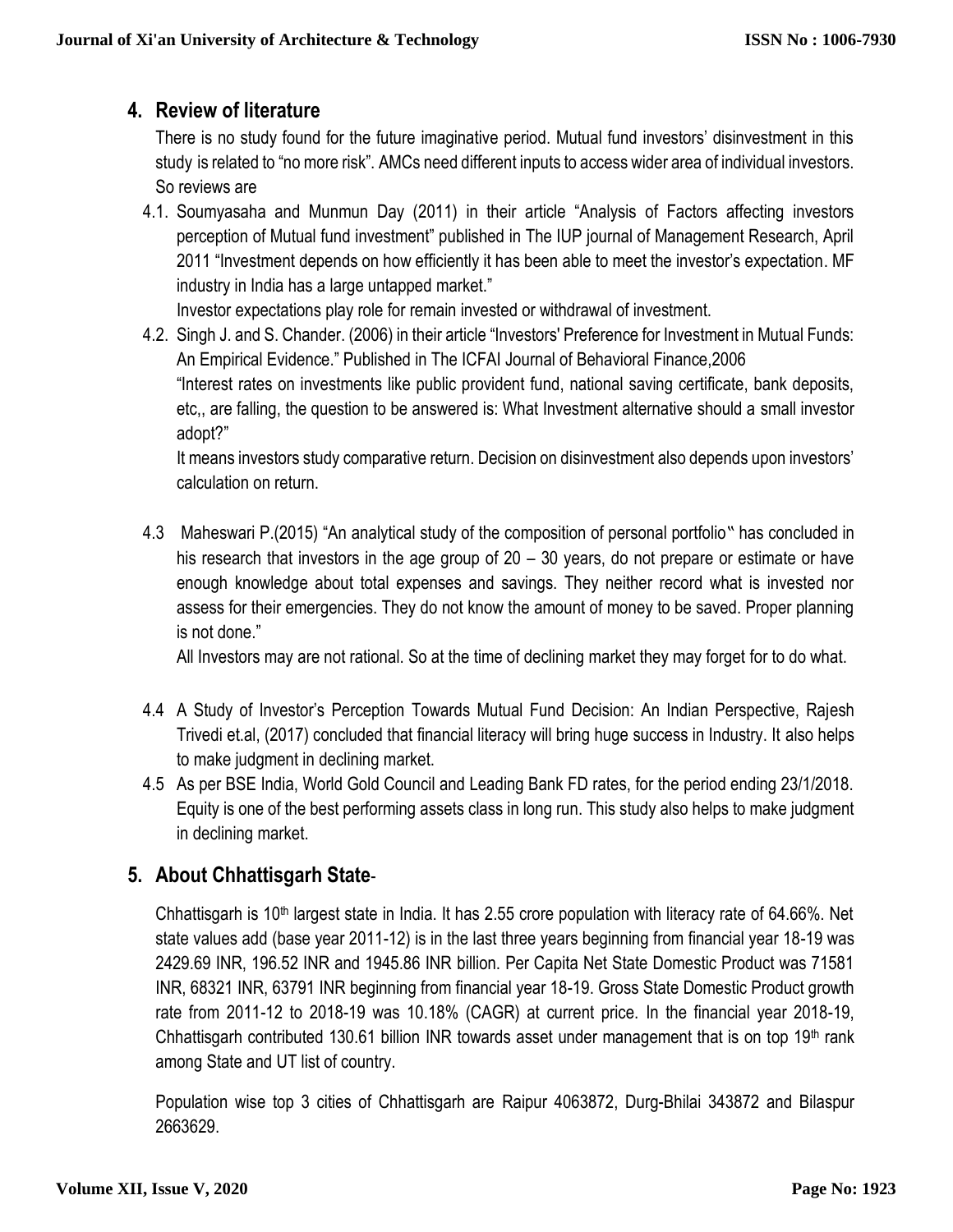### **6. Research Methodology**

- 6.1. Nature of research- Primary, Sampling method
- 6.2. Universe of the Study- Chhattisgarh State
- 6.3. Data Collection Population wise top three cities of Chhattisgarh State
	- 6.3.1. Raipur
	- 6.3.2. Durg Bhilai (Twin city), Chhattisgarh
	- 6.3.3. Bilaspur
- 6.4. Sample size 383, from 3 cities.
- 6.5. Method Chi Square test for independence of attribute (Manifold Tabulation); percentage Analysis 6.5.1.Chi Square test

| 6.5.1.1.<br>Data Collected as (Actual data) |  |
|---------------------------------------------|--|
|---------------------------------------------|--|

| Age<br>opinion                                        | Up to 30 | Up To 35 | Up To 40 | Up To<br>45 | Up to<br>50 | Up To<br>55 | More<br>Than 55 | Total |
|-------------------------------------------------------|----------|----------|----------|-------------|-------------|-------------|-----------------|-------|
| Remain<br>Invested                                    | 40       | 40       | 50       | 48          | 47          | 45          | 25              | 295   |
| With<br>Drawl                                         |          | 8        | 9        | 12          | 8           | 14          |                 | 65    |
| No Reply                                              |          |          |          | 3           | 2           | 6           | 2               | 23    |
| Total                                                 | 49       | 53       | 62       | 63          | 57          | 65          | 34              | 383   |
| C C 1 7<br>Data Chauld be (Ctandard data/ovnastation) |          |          |          |             |             |             |                 |       |

6.5.1.2. Data Should be (Standard data/expectation)

| Age<br>opinion     | Up to<br>30 | Up To 35 | Up To 40 | Up To<br>45 | Up to<br>50 | Up To<br>55 | More<br>Than 55 | Total |
|--------------------|-------------|----------|----------|-------------|-------------|-------------|-----------------|-------|
| Remain<br>Invested | 40          | 40       | 50       | 48          | 47          | 45          | 25              | 295   |
| With<br>Drawl      |             | 8        | 9        | 12          | 8           | 14          |                 | 65    |
| No Reply           |             | 5        | 3        | 3           | n           | 6           |                 | 23    |
| Total              | 49          | 53       | 62       | 63          | 57          | 65          | 34              | 383   |

### 6.5.1.3 Hypotheses

- H<sub>o</sub>. There is no difference among age group of investors for decision on disinvestment
- H<sup>1</sup> There is difference among age group of investors for decision on disinvestment
- 6.5.1.4 Calculation for Chi square

Chi square = $∑(O-E)^{2}$  / E= 7.028 Degree of Freedom= (Number of Row-1) x (Number of Column)=14 Standard value of Chi square on degree of freedom= 23

- Ho proved
- 6.5.2 Percent Analysis

| Age<br>opinion     | Up to<br>30 | Up To 35 | Up To 40 | Up To<br>45 | Up to<br>50 | Up To<br>55 | More<br>Than 55 | Total |
|--------------------|-------------|----------|----------|-------------|-------------|-------------|-----------------|-------|
| Remain<br>Invested | 82          | 75       | 81       | 76          | 82          | 69          | 74              | 77    |
| With Drawl         | 14          | 15       | 15       | 19          | 14          | 22          | 21              | 17    |
| No Reply           | 4           | 10       |          | 5           |             | 9           | 5               |       |
| Total              | 100         | 100      | 100      | 100         | 100         | 100         | 100             | 100   |